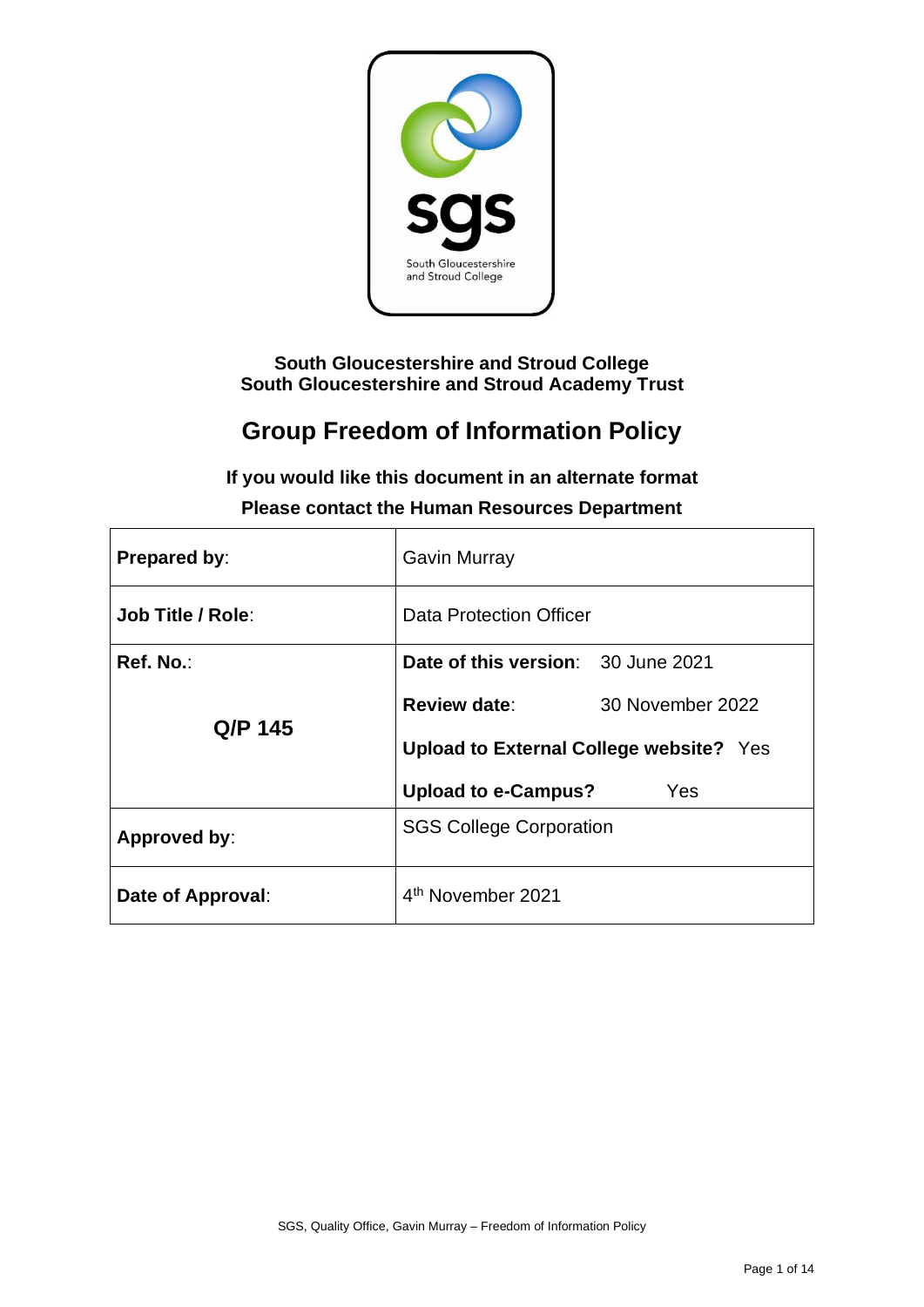#### **MANDATORY INITIAL IMPACT SCREENING**

| Completed by:                                                                                  | <b>MANDATORY INITIAL IMPACT SCREENING</b> |            | $\mathbf{\hat{c}}$<br>sgs |
|------------------------------------------------------------------------------------------------|-------------------------------------------|------------|---------------------------|
| Gavin Murray                                                                                   | <b>Assistant Principal</b>                | 04/07/2019 |                           |
| I have read the guidance document: Completing a Policy Impact Assessment?                      |                                           |            |                           |
| If this policy has been up-dated, please tick to confirm that the initial impact screening has |                                           |            |                           |
| also been reviewed:                                                                            |                                           |            |                           |

| <b>EQUALITY AND DIVERSITY IMPACT ASSESSMENT</b>                                                               |                                                                               |  |  |
|---------------------------------------------------------------------------------------------------------------|-------------------------------------------------------------------------------|--|--|
| Characteristic                                                                                                | This policy seeks to:                                                         |  |  |
| Age                                                                                                           | No appreciable impact                                                         |  |  |
| Disability                                                                                                    | Commit to making reasonable adjustments to promote equality of access         |  |  |
|                                                                                                               | and opportunity for learners, employees and members of the public with        |  |  |
|                                                                                                               | disabilities and/or learning difficulties/disabilities.                       |  |  |
| <b>Faith or Belief</b>                                                                                        | No appreciable impact                                                         |  |  |
| Gender                                                                                                        | No appreciable impact                                                         |  |  |
| Race or Ethnicity                                                                                             | No appreciable impact                                                         |  |  |
| Orientation                                                                                                   | No appreciable impact                                                         |  |  |
| Gender reassignment                                                                                           | No appreciable impact                                                         |  |  |
| Economic disadvantage                                                                                         | Use available resources to identify and address any issues of inequality as a |  |  |
|                                                                                                               | result of social and economic factors. Supporting learners and staff, both    |  |  |
|                                                                                                               | academically and pastorally in order for all to be successful                 |  |  |
| <b>Rural isolation</b>                                                                                        | No appreciable impact                                                         |  |  |
| Marriage                                                                                                      | No appreciable impact                                                         |  |  |
| Pregnancy & maternity                                                                                         | No appreciable impact                                                         |  |  |
| Carers & care leavers                                                                                         | No appreciable impact                                                         |  |  |
| Vulnerable persons                                                                                            | Safeguarding children or vulnerable adults                                    |  |  |
|                                                                                                               | Please identify any sections of the policy that specifically seek to maximise |  |  |
| opportunities to improve diversity within any of the College's stakeholder                                    |                                                                               |  |  |
| groups:                                                                                                       |                                                                               |  |  |
| Please identify any sections of the policy that specifically seek to improve<br>Section 5                     |                                                                               |  |  |
| equality of opportunity within any of the College's stakeholder groups:                                       |                                                                               |  |  |
| If you have ticked yes (red), which<br>Is there any possibility that this policy                              |                                                                               |  |  |
| □<br>characteristic will be most affected?<br>could operate in a discriminatory way?<br>×                     |                                                                               |  |  |
| Choose an item.                                                                                               |                                                                               |  |  |
| If yes please confirm that the Policy has been sent for a full Equality<br>Click or tap to enter a date.<br>П |                                                                               |  |  |
| & Diversity Impact Assessment, and note the date:                                                             |                                                                               |  |  |

#### **Note:** if the policy does not seek to increase diversity or improve equality you should go back and review it before submitting it for approval.

| <b>MAPPING OF FUNDAMENTAL RIGHTS</b>   |                                   |
|----------------------------------------|-----------------------------------|
| Which United Nations Convention on     | Art. 17 Access to information     |
| the Rights of the Child (UNCRC), Right | Art. 42 Right to know your rights |
| does this policy most protect:         | Choose an item.                   |
| Which Human Right (HRA) does this      | Choose an item.                   |
| policy most protect:                   | Choose an item.                   |

| DATA PROTECTION & PRIVACY BY DESIGN SCREENING                                                        |  |
|------------------------------------------------------------------------------------------------------|--|
| Tick to confirm that you have considered any data protection issues as part of the design and        |  |
| implementation of this policy; and, that implementing this policy will not result in the collection, |  |
| storage or processing of personal data outside of official College systems:                          |  |
| Tick to indicated that this policy has or requires a Data Privacy Impact Assessment:                 |  |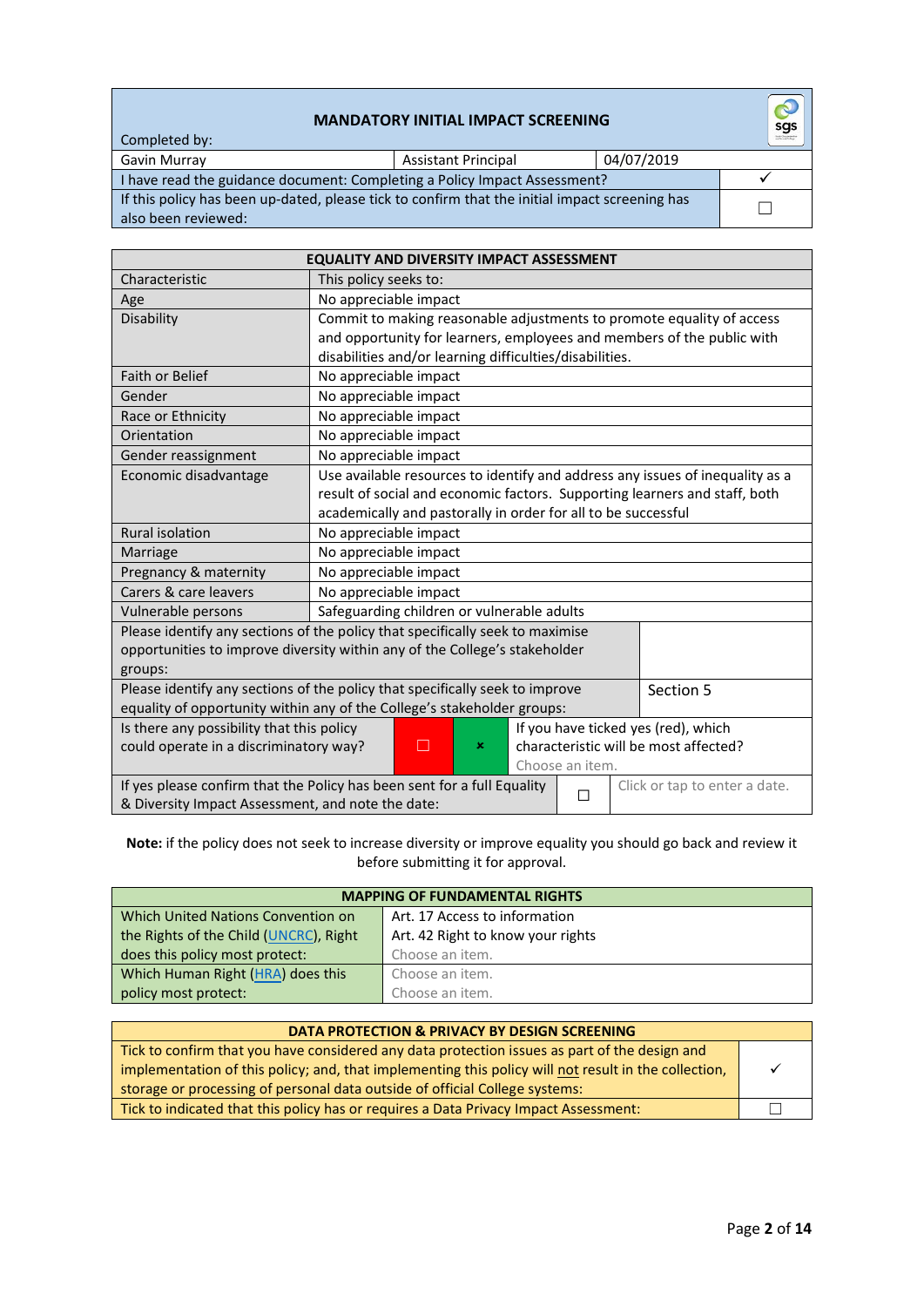| <b>ENVIRONMENTAL, SOCIAL AND ECONOMIC IMPACT ASSESSMENT</b>                                                                                                                                                                                                             |            |                |  |
|-------------------------------------------------------------------------------------------------------------------------------------------------------------------------------------------------------------------------------------------------------------------------|------------|----------------|--|
| Does this policy relate directly or indirectly to any legal, regulatory<br>environmental or sustainability standard(s)?                                                                                                                                                 | Yes $\Box$ | ⊠<br><b>No</b> |  |
| If so, please list them:                                                                                                                                                                                                                                                |            |                |  |
| Will any aspects of this policy result in:                                                                                                                                                                                                                              |            |                |  |
| Reduced miles travelled or provide / improve / promote alternatives to car-based<br>transport (e.g. public transport, walking and cycling car sharing, the use of low<br>emission vehicles, community transport, environmentally friendly fuels and/or<br>technologies) | Yes $\Box$ | ⊠<br><b>No</b> |  |
| Reduced waste, environmental hazards and/or toxic materials for example by<br>reducing PVC, photocopier and printer use, air pollution, noise pollution, mining<br>or deforestation? Or increase the amount of College waste that is recycled or<br>composted?          |            | ⊠<br><b>No</b> |  |
| Reduced water consumption?<br>$\Box$<br><b>Yes</b>                                                                                                                                                                                                                      |            | ⊠<br>No        |  |
| Reduced instances of single use plastic?                                                                                                                                                                                                                                |            | ⊠<br>No        |  |
| Reduced use of natural resources such as raw materials and energy to promote a<br>circular economy?                                                                                                                                                                     | Yes $\Box$ | ⊠<br><b>No</b> |  |
| Improved resource efficiency of new or refurbished buildings (water, energy,<br>density, use of existing buildings, designing for a longer lifespan)?                                                                                                                   |            | ⊠<br><b>No</b> |  |
| Will this policy improve green space or access to green space?                                                                                                                                                                                                          |            | X<br>No        |  |
| Please list the sections of this policy which<br>specifically target an improved environment:                                                                                                                                                                           |            |                |  |

| Will any aspects of this policy result in:                                         |                  |             |
|------------------------------------------------------------------------------------|------------------|-------------|
| The promotion of healthy working lives (including health and safety at work, work- |                  | No $\nabla$ |
| life/home-life balance and family friendly practices)?                             |                  |             |
| Greater employment opportunities for local people?                                 | Yes $\Box$       | ×<br>No.    |
| The promotion of ethical purchasing of goods or services for example by            | Yes $\Box$       | ⊠<br>No.    |
| increasing transparency of modern slavery in our supply chain?                     |                  |             |
| Greater support for the local economy through the use of local suppliers, SMEs or  | Yes $\Box$       | ⊠           |
| engagement with third sector or community groups?                                  |                  | No.         |
| The promotion of better health, increased community resilience, social cohesion,   |                  | ⊠           |
| reduced social isolation or support for sustainable development?                   | Yes $\Box$       | No l        |
| Mitigation of the likely effects of climate change (e.g. identifying proactive and |                  |             |
| community support for vulnerable groups; contingency planning for flood/snow,      |                  | ⊠<br>No l   |
| heatwaves and other weather extremes)?                                             |                  |             |
| The promotion of better awareness of sustainability, healthy behaviours, mental    |                  |             |
| wellbeing, living independently or self-management?                                | Yes $\checkmark$ | No.         |
| Please list the sections of this policy which                                      |                  |             |
| specifically target improved sustainability:                                       |                  |             |

| What is the *estimated* carbon impact of this<br>policy (in terms of tCO2e)                          | <b>Increased</b><br>$(+tCO2e)$ | <b>Decreased</b><br>$(-tCO2e)$ | Net Zero CO <sub>2</sub> |
|------------------------------------------------------------------------------------------------------|--------------------------------|--------------------------------|--------------------------|
|                                                                                                      |                                |                                |                          |
| Records collation transfer storage dealing with and responding to FOIA requests generates CO2, where |                                |                                |                          |

Records collation, transfer, storage, dealing with and responding to FOIA requests generates C02, where possible requests are responded to electronically to reduce the impact of printing and postage.

| <b>Mandatory initial impact screening</b>     | Gavin Murray, Vice Principal - Performance, Standards & |
|-----------------------------------------------|---------------------------------------------------------|
| completed by:                                 | Effectiveness                                           |
| Date                                          | 01/10/2021                                              |
| Initial impact screening supported by (Please |                                                         |
| list each individual)                         |                                                         |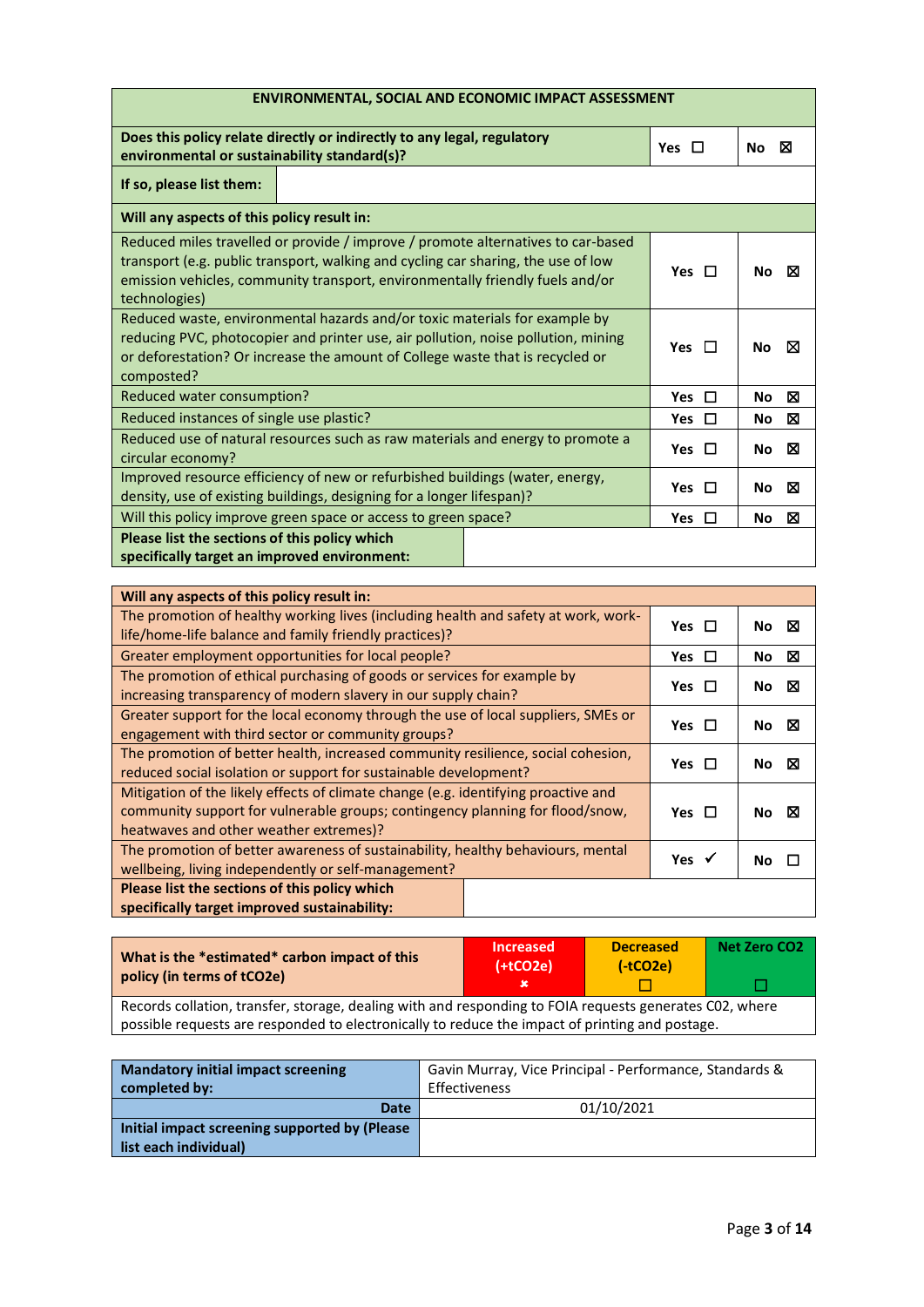# **Group Freedom of Information Policy**

#### **1. Executive Summary**

This policy sets out your rights and our obligations under the Freedom of Information Act (FOIA), the Environmental Information Regulations (EIR) and the INSPIRE Regulations. SGS publishes certain information as a matter of routine under its Model Publication Scheme. This policy also sets out how a request, for information, should be made or what you can do if you are seeking to request access to information not published under that scheme. This policy also describes how we intend to deal with any such request.

#### **2. Introduction**

Under the Freedom of Information Act (FOIA) and the Environmental Information Regulations (EIR) the public have a right to request information recorded and held by SGS College, SGS Group and SGS Academy Trust in its capacity as a public authority.

Throughout the remainder of the policy references to SGS should be read as meaning (SGS Group (Commercial Services), SGS College and the SGS Academy Trust, including The Forest High School, SGS Berkley Green UTC and SGS Pegasus).

You may ask us for any information that you think we may hold. However, the right to access information **only** applies to recorded information which includes information held electronically or in hardcopy as well as images, video and audio recordings.

Should you wish to make a request:

• You should identify the information you want as clearly as possible; although your request can be in the form of a question, rather than a request for specific documents.

SGS College does **not** have to answer your question if this would mean creating new information or giving an opinion or judgment that is not already recorded.

Not all information held by SGS is accessible under the FOIA; and some information may be exempt, for example because it would unfairly reveal personal details about somebody else or if it is commercially sensitive, protected by copyright or other intellectual property rights.

You don't have to know whether the information you want is covered by the Environmental Information Regulations or the Freedom of Information Act. When you make a request, it is for SGS to decide which law we need to follow. We will explain our decision making, in this respect, when we respond to any request we receive.

### **3. Freedom of Information Regulations Act 2000 ("FOIA")**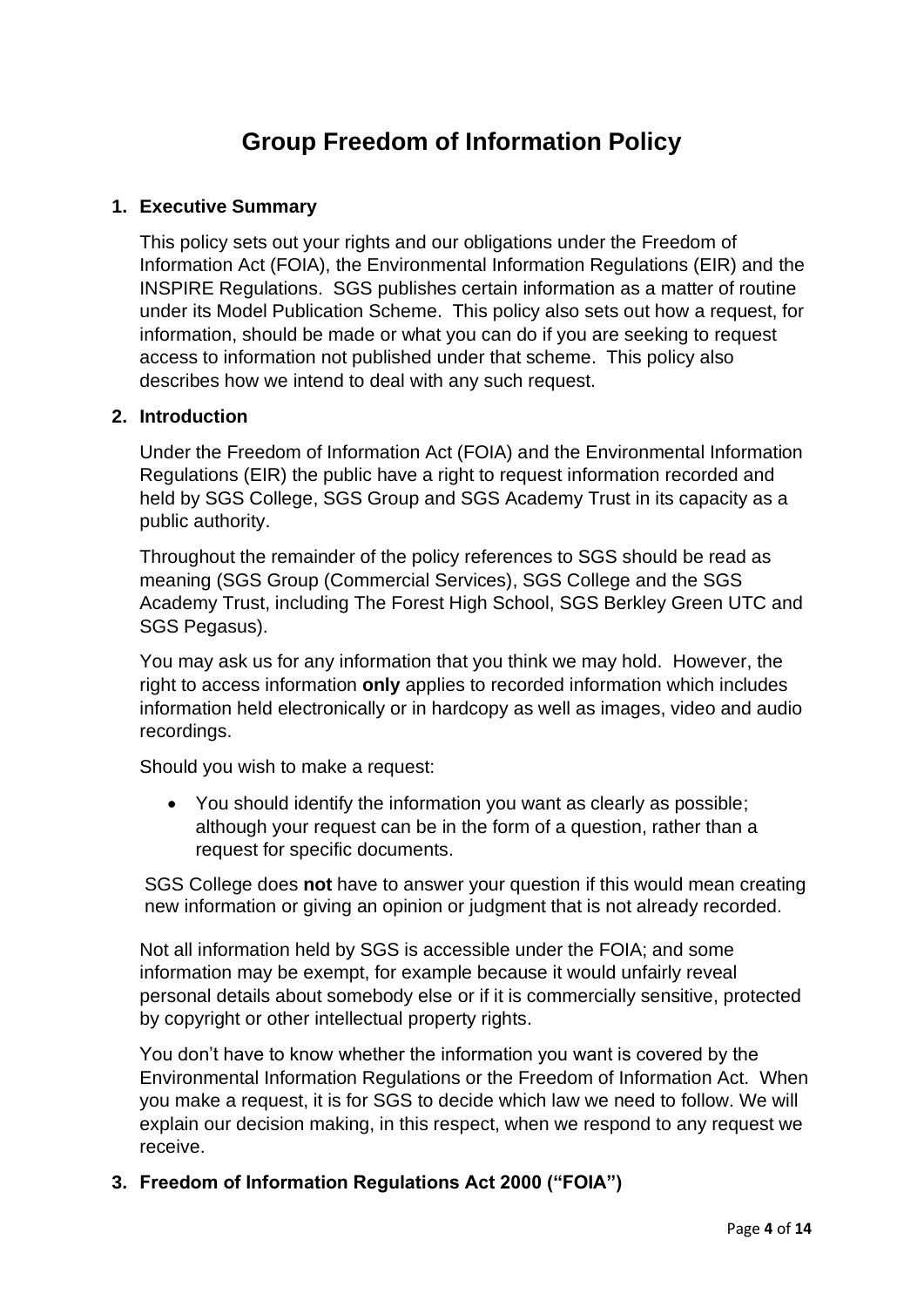The FOIA provides public access to information held by public authorities.

It does this in two ways:

- Public authorities are obliged to publish certain information about their activities; and
- Members of the public are entitled to request information from public authorities.

The Act covers recorded information that is held by a public authority in England, Wales and Northern Ireland.

The FOIA **does not** give people access to their own personal data (information about themselves) such as their educational record. If you want to know what information that SGS holds about you, you should refer to our Data Privacy and Protection Policy.

Public authorities spend money collected from taxpayers and make decisions that can significantly affect many peoples' lives. Therefore access to certain information can help the public hold authorities accountable for their actions and allows for public debate to be better informed and more productive.

Public authorities include government departments, local authorities, the NHS, state schools and police forces. However, the Act does not necessarily cover every organisation that receives public money. For example, it does not cover some charities that receive grants and certain private sector organisations that perform public functions.

#### **4. Model Publication Scheme**

Adopting a Model Publication Scheme is a requirement of the Freedom of Information Act 2000 (FOIA), the purpose of which is to promote greater openness and accountability across the public sector by requiring all "public authorities" to make information available proactively. The Publication Scheme describes the information that a public body publishes or intends to publish. It is not a list of the actual publications as this will change as new material is published or existing material revised. Rather it is the public authority's commitment to make available the information described.

The SGS Model Publication Scheme can be found in the attached annexes, it contains a list of information we publish, which is predominantly available via our website. Where it is impracticable to make information available on the website or if you prefer not to access the information via the website, a written request should be made as follows.

#### **5. Requirements for making a FOIA request:**

For a request to be dealt with according to the Freedom of Information Act, requests must be:

- Made directly to SGS in writing, for example in a letter or an email or verbal or written requests for environmental information;
- The request must state your real name; and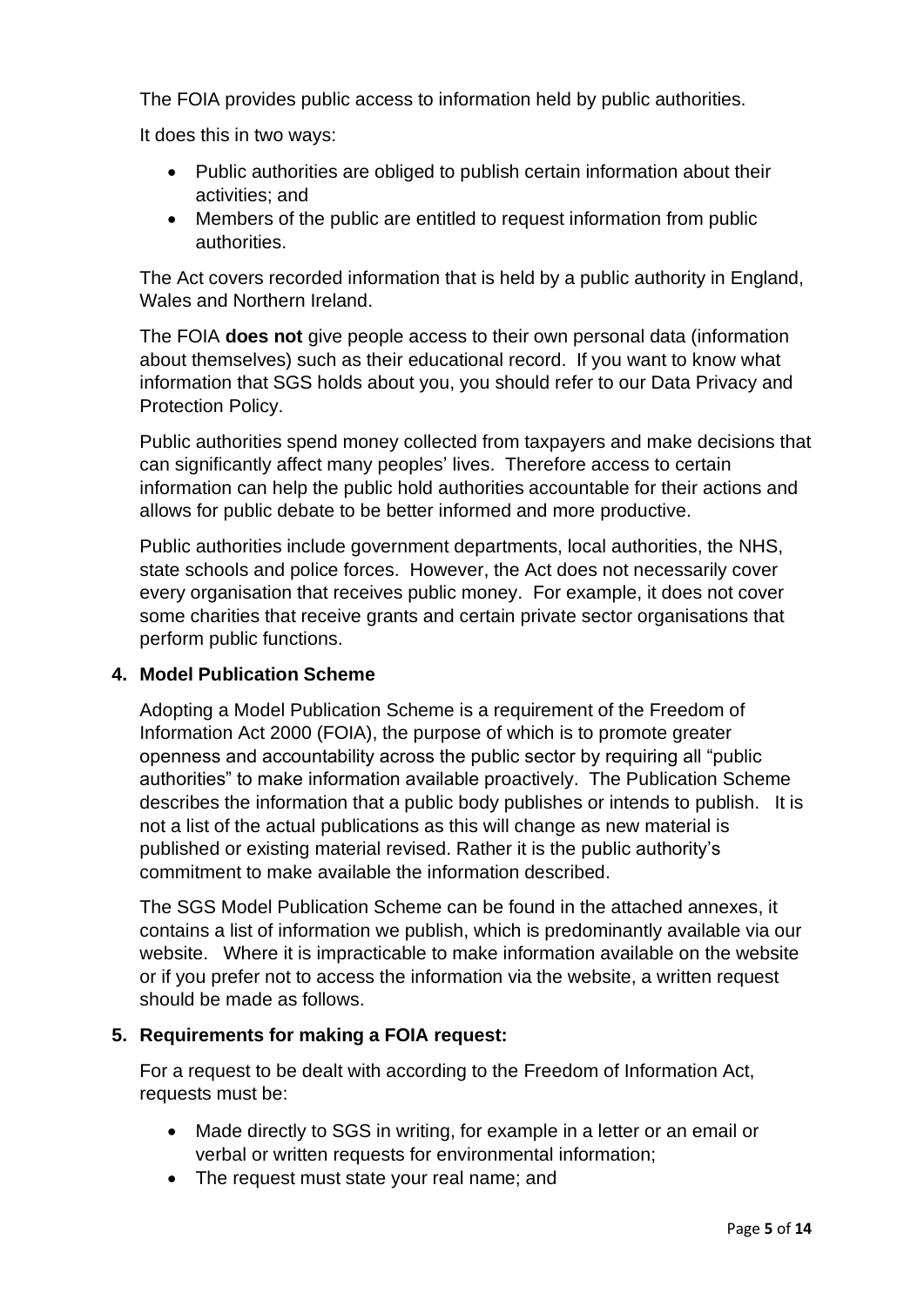• Provide an address to which we can reply. This can be a postal or email address.

You **do not** have to:

- Mention the Freedom of Information Act or Environmental Information Regulations; or
- Know whether the information is covered by the Freedom of Information Act or the Environmental Information Regulations; or
- Say why you want the information, but telling us why you want the information or what you intend to do with the information could help us to respond more accurately.

#### **6. Getting the most out of a request**

The more information given to us about your request, the more likely it is that we will be able to deal with your request efficiently and to help you by providing guidance and advice where necessary.

Requests for information should:

- Describe the information required as clearly as possible;
- Include a date on the request so that we can reply within the 20-day timescale.

Please:

- Only ask for information that you think we may hold, identifying the information you want as clearly as possible;
- Be aware that the right to access information **only** covers recorded information; and,
- Access to information will not be provided to you as an individual but to the public at large. **Therefore**, SGS may consider public interest arguments before deciding whether to disclose information. We will not normally publish information that is not in the public interest.
- Be aware that if your request is in the form of a question, rather than a request for specific documents, we do not have to answer your question if this would mean creating new information or giving an opinion or judgment that is not already recorded;
- If you are planning on asking for a large volume of information, or make a very general request, we may ask you to assist us by considering whether you can narrow or refocus the scope of the request, to reduce any unnecessary burden or costs on SGS resources.
- The UK Information Commissionaire's Office advises that the amount of time and resources that we must expend in responding to a request should not be out of all proportion to that request's value and purpose. SGS will **not** respond to requests where the cost of complying with the request exceeds the appropriate cost limit of £600. If we estimate that the appropriate cost limit may be exceeded, we will refuse the request and explain why.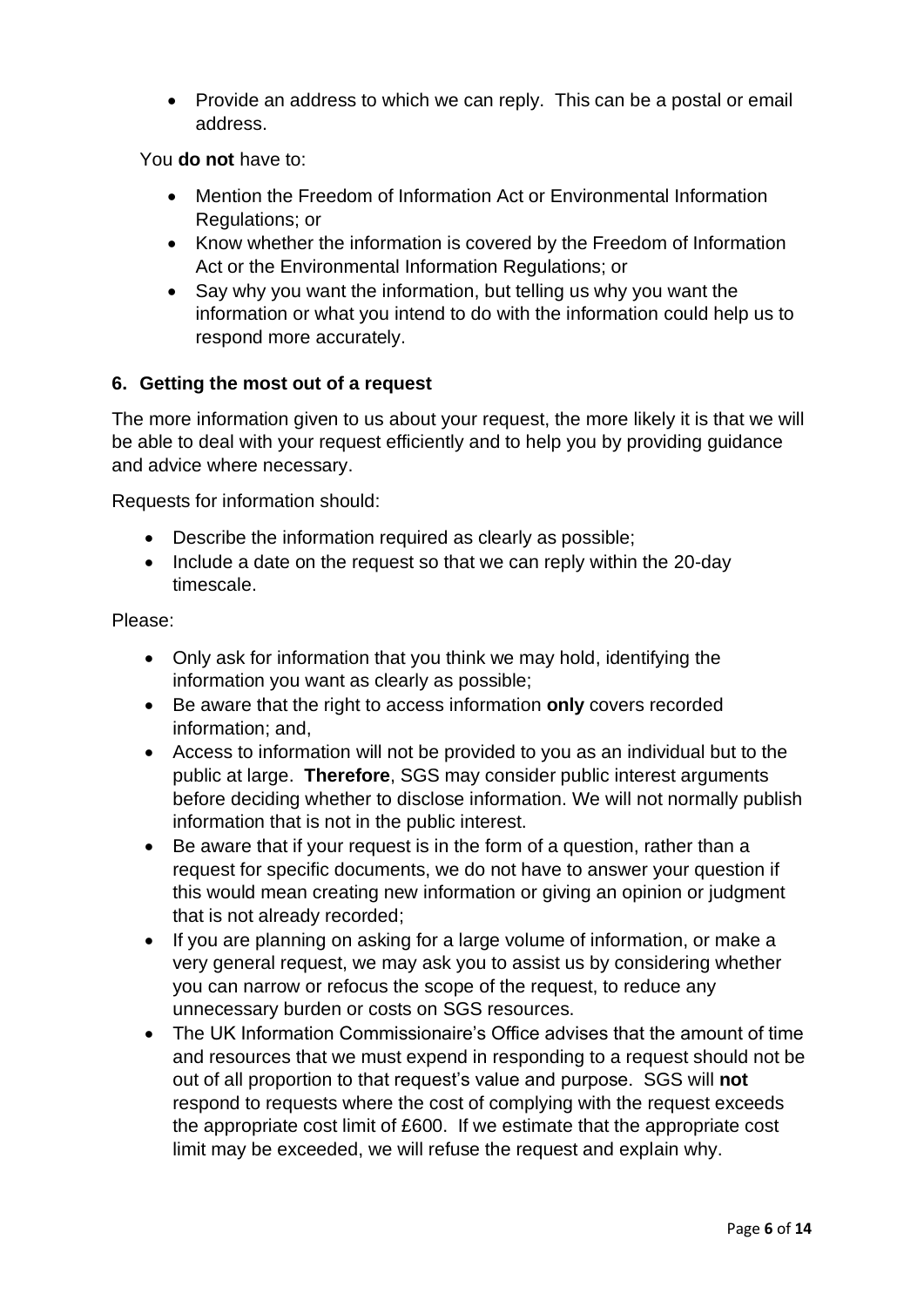• Where you find it impossible or difficult to make a request in writing please do let us know so that we can consider making a reasonable adjustment for you under the Equality Act 2010; If you wish to receive information in a particular format, due to a disability or because English is not your first language, please make this clear when you make your request.

Before making a request, you may find it help to ask yourself:

- **Is the information you are considering requesting suitable for general publication?** The aim of the Freedom of Information Act is to make information available to the public. Only information that would be given to anybody who asked for it or would be suitable for the public to see can be obtained. We therefore may refuse your request based on certain exemptions available to us under the FOIA.
- **Does your request have a serious or clear purpose?** If not, then the FOIA and EIR are probably not an appropriate means through which to pursue your request/concern. The ICO have published a list of dos and don'ts as a quick reference tool to help users make effective freedom of information requests [here.](https://ico.org.uk/your-data-matters/official-information/)

#### **7. How we will handle your request:**

Where the information requested is readily available, we aim to provide this within a few days. Where it takes longer to gather the information we aim to supply the information within 20 working days.

When responding to requests we will tell you whether we hold any information falling within the scope of the request; and provide that information.

SGS does not charge a fee for responding to requests for information. However, under Section 9 (et. Al.) of the Freedom of Information Act (FOIA) 2000 SGS does charge reasonable fees for reproducing documents containing the information, and the postage costs of transmitting the information, as follows:

- photocopying @ 15p per sheet; and,
- postage @ the Post Office's published rates (depending upon weight) for first class recorded delivery.

If we decide to charge a fee, we will provide you with the details of this fee in a fee notice. Note: SGS will **not** send information until we have received the fee; and the time limit for complying with the request excludes the time spent waiting for the fee to be paid. If we do not receive payment within three months of issuing a fee notice, we will **not** respond to your request; but we will tell you about the deadlines in our fees notice.

If you request information which is available from another source that is not a public authority, we may also add VAT to our fee.

#### **8. Making a request for information under the Freedom of Information Act:**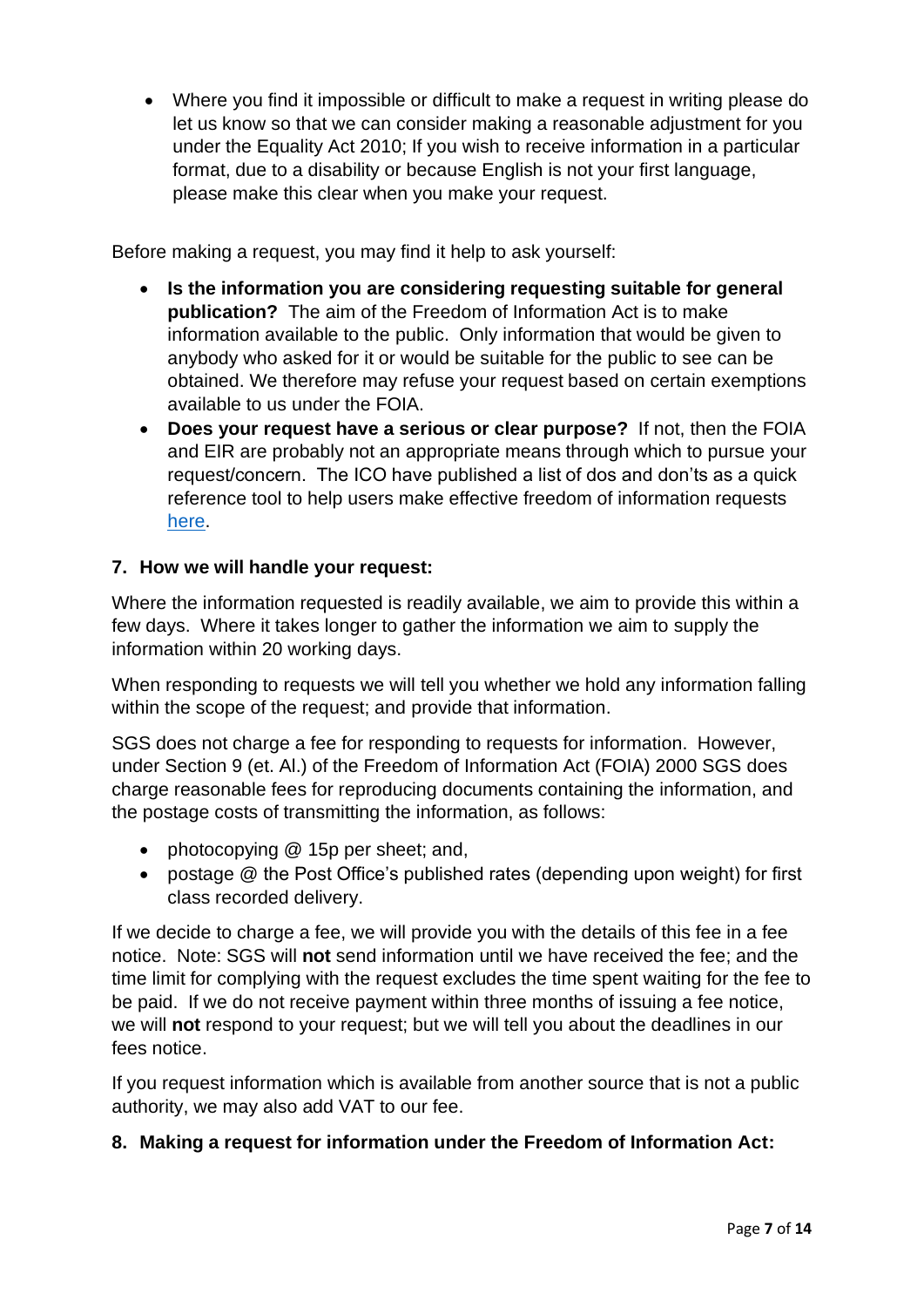Write for the attention of the Principalship: SGS College, Stroud Campus, Stroud, Stratford Road, Gloucestershire, GL5 4AH.

### **9. Refusing Requests**

SGS is committed to being open and transparent, however, the FOIA recognises that there will be valid reasons why some kinds of information may be withheld, such as if its release would damage commercial interests. For some exemptions we must consider whether the public interest in withholding the information outweighs the public interest in releasing it. If we decide that the information cannot be released, we will explain why. However, we will **not** deal with vexatious or repeated requests or in some cases if the cost exceeds an appropriate limit.

If we refuse your request, we will tell you why.

#### **10.Complaints or concerns**

If you are not satisfied with our response to a FOIA or EIR information request, complaints or concerns should be made in writing with a request for an internal review and sent to:

#### The **Data Protection Officer, SGS College, Filton Campus, Filton Avenue, Bristol, BS34 7AT**.

We will aim to carry out the internal review as soon as possible or within 20 working days for FOIA reviews and 40 working days for EIR reviews. We will not make a charge for conducting an internal review.

If you remain dissatisfied with our response or if we fail to review your case, you have the right to apply directly to the Information Commissioner for a decision. The Information Commissioner provides an online facility for reporting complaints which you will find at<https://ico.org.uk/make-a-complaint/>

#### **11.Sensitive Information**

Where SGS reasonably considers that particularly sensitive information is being sought, the Data Protection Officer will inform the appropriate governing body (via that bodies Clerk) prior to release of the information.

#### **12.DfE and ESFA Conditions of Funding Agreement**

The DfE and ESFA Conditions of Funding Agreement (GFE & Specialist Colleges) sets out specific clauses in relation to Freedom of Information and Confidentiality.

#### **13.Related Policies:**

- Data Privacy and Protection Policy
- SGS Complaints Policy and Procedure
- SGS CCTV Policy
- **SGS Model Publication Scheme**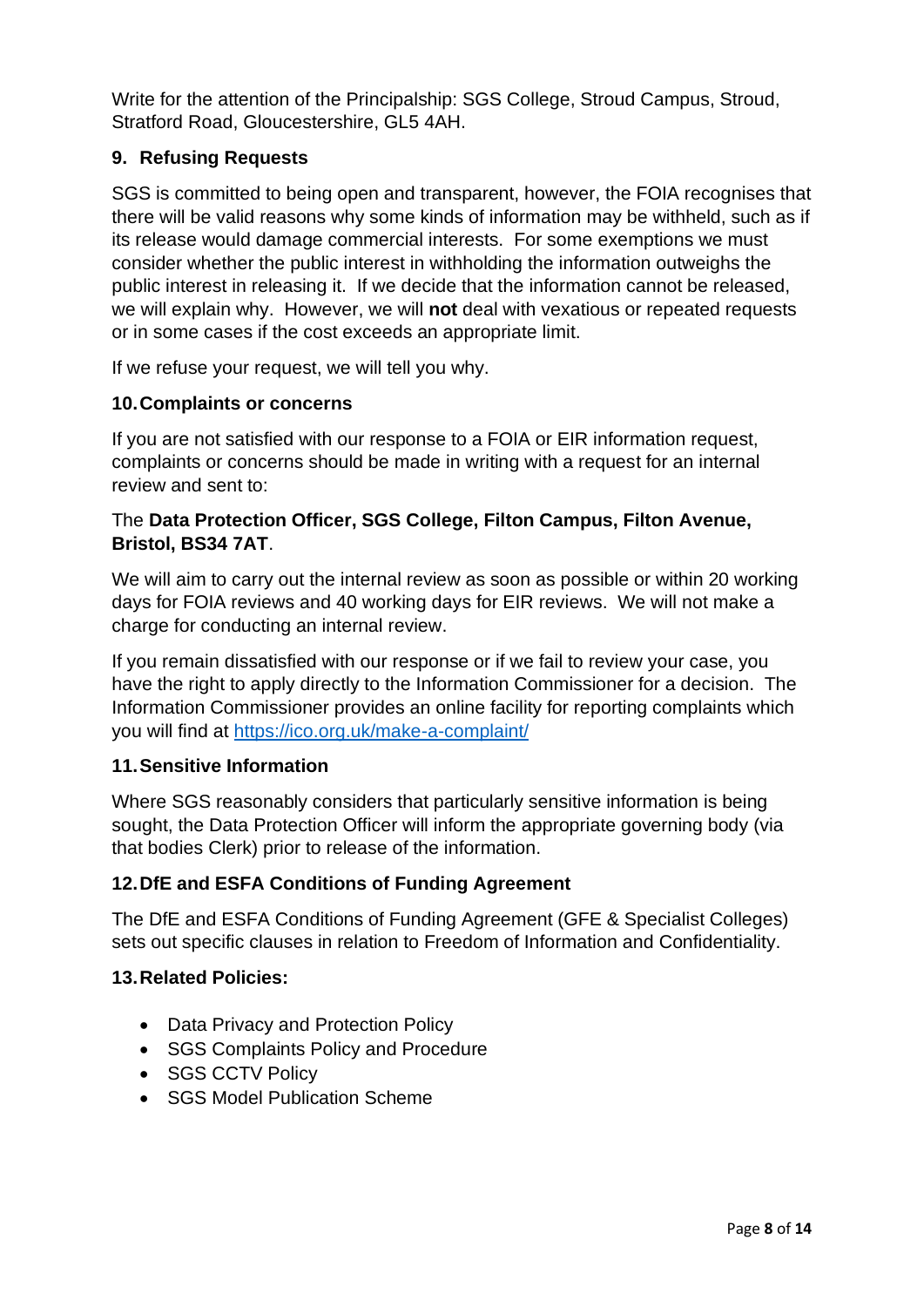## Annex A: Model Publication Scheme **SGS Further Education Corporation**

|   | Who we are and what we do                                                                    |  |
|---|----------------------------------------------------------------------------------------------|--|
|   | Organisational information, structures, locations and contacts.                              |  |
|   | Legal framework / Instrument of Government / Articles of                                     |  |
|   | Association                                                                                  |  |
|   | How the institution is organised                                                             |  |
|   | Lists of and information relating to organisations it works in                               |  |
|   | partnership with and any companies wholly or partially                                       |  |
|   | owned by it                                                                                  |  |
|   | Location and contact details                                                                 |  |
|   | <b>Student activities</b>                                                                    |  |
|   | What we spend and how we spend it                                                            |  |
|   | Financial information relating to projected and actual income and expenditure,               |  |
|   | procurement, contracts and financial audit.                                                  |  |
| Ξ | Funding / income                                                                             |  |
|   | Budgetary and account information; expenditure                                               |  |
| ٠ | Financial audit reports                                                                      |  |
| ٠ | Capital programme                                                                            |  |
|   | Financial regulations and procedures                                                         |  |
| ٠ | Pay policy                                                                                   |  |
|   | Staff allowances and expenses                                                                |  |
|   | Governors' allowances                                                                        |  |
|   | Register of suppliers                                                                        |  |
|   | Procurement and tender procedures and reports                                                |  |
|   | Contracts                                                                                    |  |
|   | What our priorities are and how we are doing                                                 |  |
|   | Strategies and plans, performance indicators, audits, inspections and reviews.               |  |
| ш | Annual report and Self-assessment report                                                     |  |
|   | Corporate and business plans                                                                 |  |
| ٠ | Teaching and learning strategy                                                               |  |
| ٠ | Academic quality and standards                                                               |  |
| п | Most recent Ofsted inspection report                                                         |  |
|   | Privacy impact assessments (in full or summary format)<br><b>External review information</b> |  |
|   | Corporate relations                                                                          |  |
|   |                                                                                              |  |
|   | Government and regulatory reports<br>How we make decisions                                   |  |
|   | Decision making processes and records of decisions.                                          |  |
|   | Minutes, agendas and papers from governing body, council,                                    |  |
|   | academic boards, steering groups and committees.                                             |  |
|   | Our policies and procedures                                                                  |  |
|   | Current written protocols, policies and procedures for delivering our services and           |  |
|   | responsibilities.                                                                            |  |
|   | Policies and procedures for conducting college business                                      |  |
|   | Procedures and policies relating to academic services                                        |  |
|   | Procedures and policies relating to student services                                         |  |
|   | Procedures and policies relating to human resources                                          |  |
|   | Procedures and policies relating to recruitment                                              |  |
|   | Code of Conduct for members of governing bodies                                              |  |
|   | Equality and Diversity policies and our Equality Objectives                                  |  |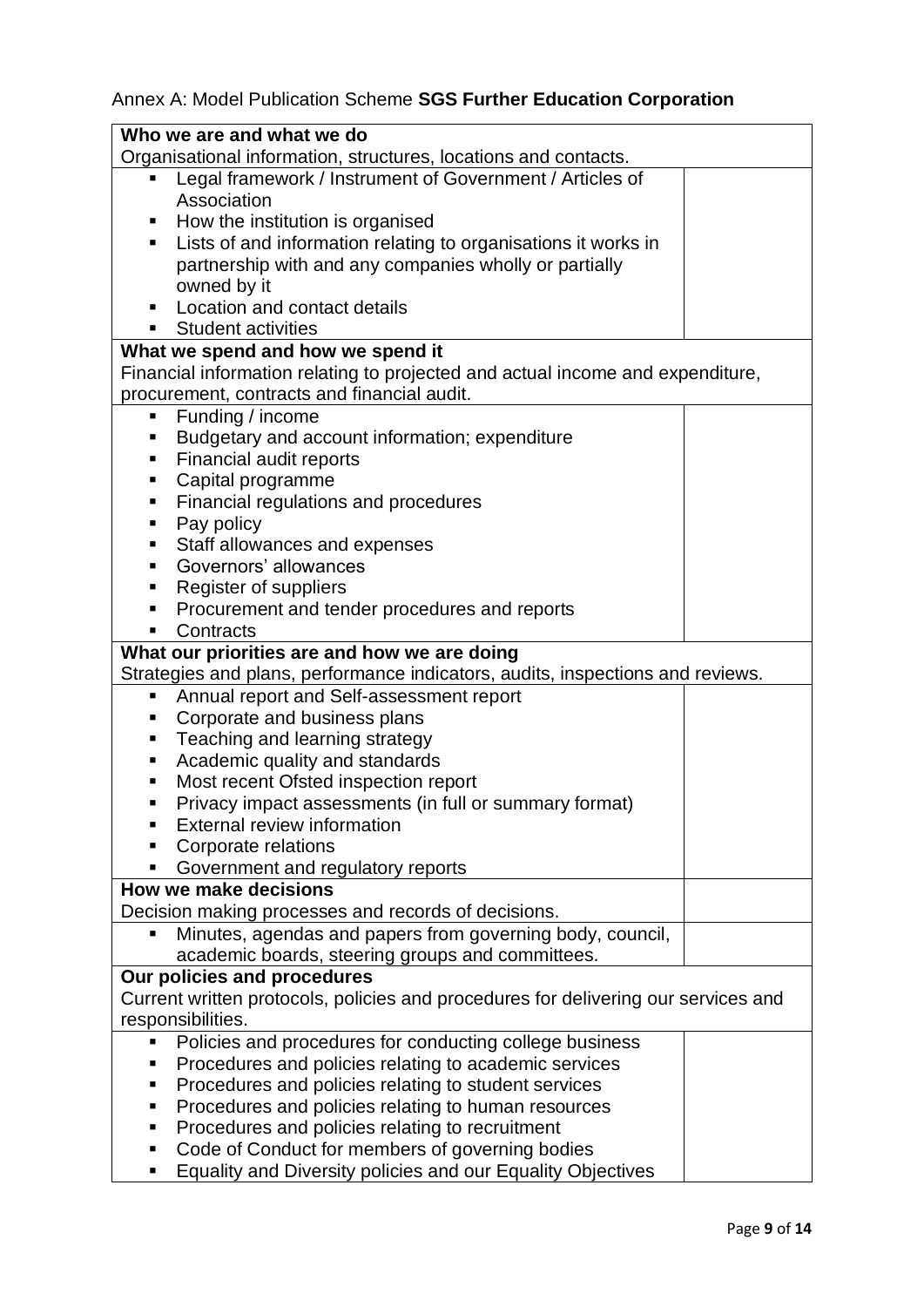| ٠  | <b>Health and Safety</b>                                                  |  |
|----|---------------------------------------------------------------------------|--|
| ٠  | Estate management                                                         |  |
| ٠  | Complaints policies and procedures                                        |  |
|    | Records management and personal data policies                             |  |
| π. | Charging regimes and policies                                             |  |
|    |                                                                           |  |
|    | <b>Lists and registers</b>                                                |  |
| п  | Any information the college is currently legally required to              |  |
|    | hold in publicly available registers                                      |  |
| п  | Asset registers                                                           |  |
| ш  | Information asset register                                                |  |
| ٠  | Details and locations of overt CCTV surveillance cameras                  |  |
|    | operated by or on behalf of the college                                   |  |
| ٠  | Disclosure logs                                                           |  |
| π. | Any register of interests kept in the college                             |  |
| π. | Senior staff's declaration of interests                                   |  |
| ш  | Register of gifts and hospitality provided to senior staff                |  |
|    | The services we offer                                                     |  |
|    | Information about the services we offer, including leaflets, guidance and |  |
|    | newsletters.                                                              |  |
| п  | Prospectus and course content                                             |  |
| ٠  | Services for outside bodies                                               |  |
| ٠  | Health including medical services                                         |  |
| ٠  | Welfare and counselling services                                          |  |
| ٠  | Funding, such as grants and bursaries, available to students              |  |
|    | from the college                                                          |  |
| ٠  | Careers advice                                                            |  |
| ٠  | Chaplaincy services and multi-faith provision                             |  |
| ٠  | Services for which the college is entitled to recover a fee               |  |
|    | together with those fees                                                  |  |
| п  | Sports and recreational facilities                                        |  |
| ш  | Facilities relating to music, art and other cultural activities           |  |
| ٠  | Museums, libraries, special collections and archives                      |  |
| п  | <b>Conference facilities</b>                                              |  |
| ш  | Advice and guidance                                                       |  |
|    | Media releases                                                            |  |
| п  |                                                                           |  |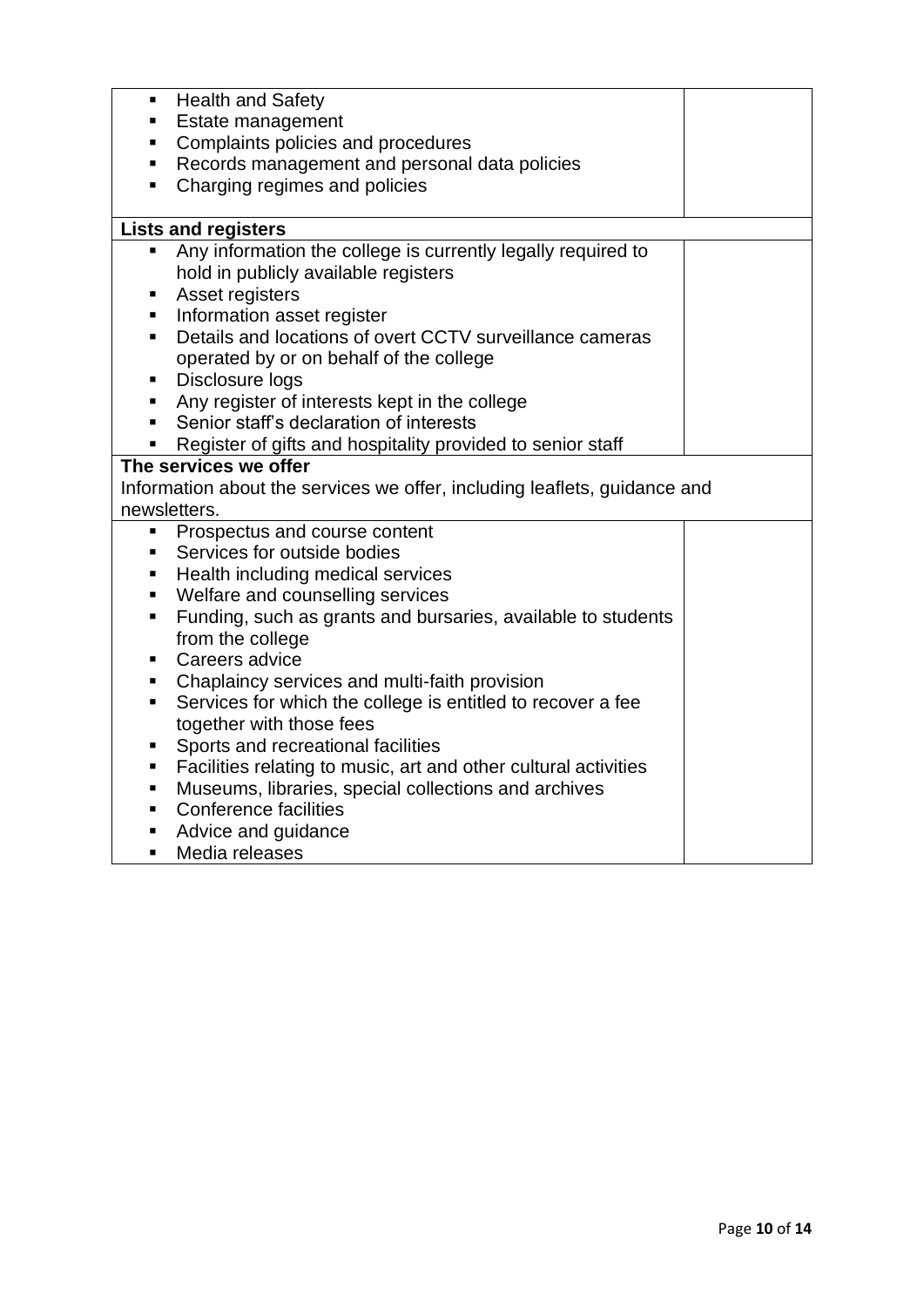## Annex B: Model Publication Scheme **SGS Academy Trust**

| Who we are and what we do                                                           |  |
|-------------------------------------------------------------------------------------|--|
| Organisational information, structures, locations and contacts.                     |  |
| Articles of Association                                                             |  |
| School prospectus and curriculum                                                    |  |
| Board of Trustees/ Local School Boards                                              |  |
| School session times and term dates                                                 |  |
| Location and contact information of each school                                     |  |
| What we spend and how we spend it                                                   |  |
| Financial information about projected and actual income and expenditure,            |  |
| procurement, contracts and financial audit.                                         |  |
| Annual budget plan and financial statements for the Trust<br>٠                      |  |
| and individual schools                                                              |  |
| Capital funding                                                                     |  |
| Financial audit reports                                                             |  |
| Procurement and contracts                                                           |  |
| Pay policy                                                                          |  |
| Staff allowances and expenses<br>п                                                  |  |
| Staff pay and grading structures<br>п                                               |  |
| Trustees/Local School Board members' allowances                                     |  |
| What our priorities are and how we are doing                                        |  |
| Strategies and plans, performance indicators, audits, inspections and reviews.      |  |
| Performance data supplied to the government<br>п                                    |  |
| Latest Ofsted report                                                                |  |
| Performance management information                                                  |  |
| The school's future plans                                                           |  |
| Safeguarding and child protection                                                   |  |
| <b>How we make decisions</b>                                                        |  |
| Decision-making processes and records of decisions                                  |  |
| Admissions policy / decisions<br>Е                                                  |  |
| Minutes of meetings of the governing body and its                                   |  |
| committees                                                                          |  |
| Our policies and procedures                                                         |  |
| Current written protocols, policies and procedures for delivering our services and  |  |
| responsibilities.                                                                   |  |
| School policies and other documents                                                 |  |
| Records management and personal data policies                                       |  |
| <b>Equality and diversity</b><br>п                                                  |  |
| Policies and procedures for the recruitment of staff<br>п                           |  |
| Charging regimes and policies                                                       |  |
| <b>Lists and registers (Trust and Schools)</b>                                      |  |
| Curriculum circulars and statutory instruments<br>ш                                 |  |
| Disclosure logs                                                                     |  |
| Asset register                                                                      |  |
| Any information the school is currently legally required to                         |  |
| hold in publicly available registers                                                |  |
| The services we offer                                                               |  |
| Information about the services the school provides including leaflets, guidance and |  |
| newsletters.                                                                        |  |
| <b>Extra-curricular activities</b><br>٠                                             |  |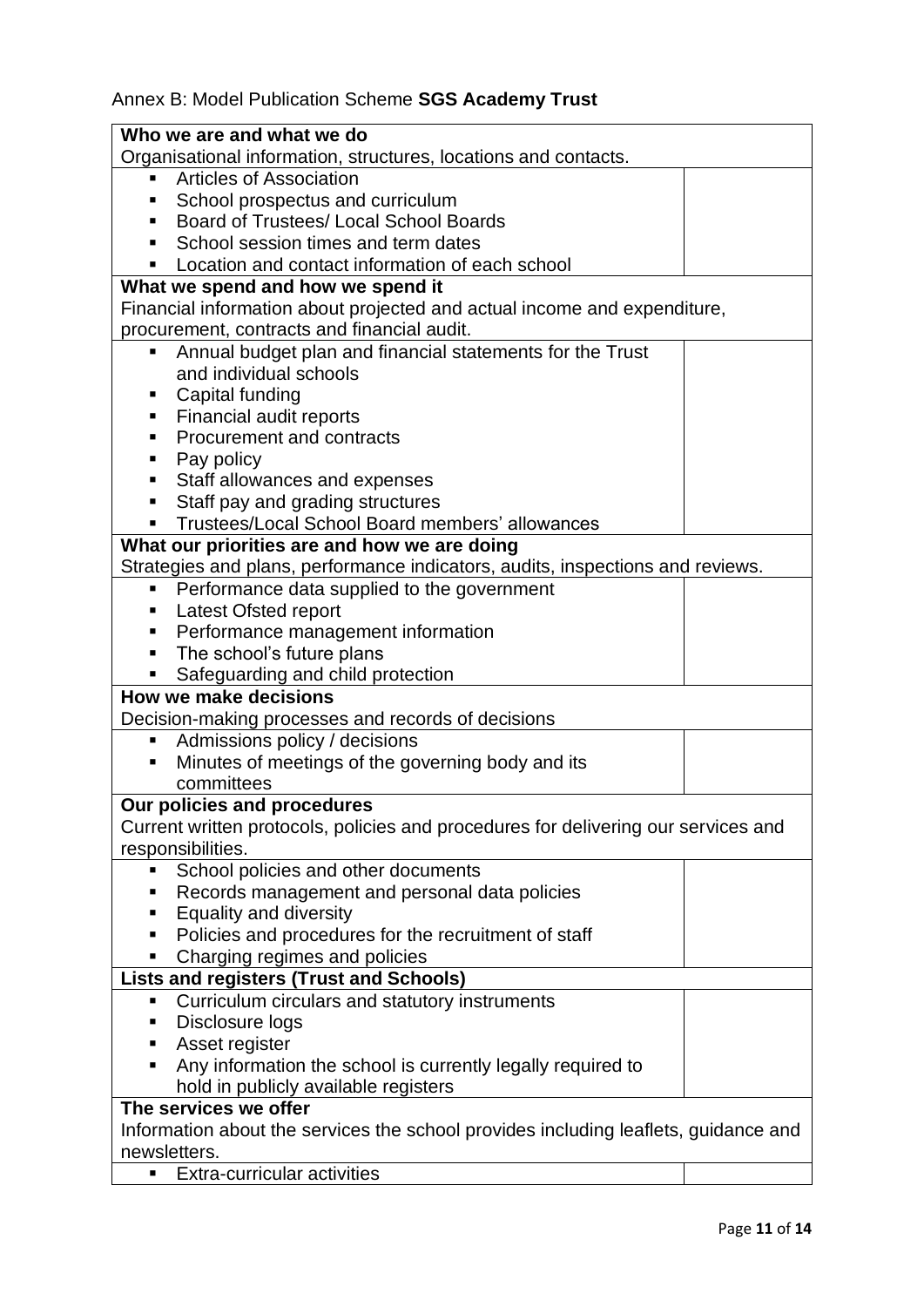| • Out of school clubs                                       |  |
|-------------------------------------------------------------|--|
| • School publications                                       |  |
| Services for which the school is entitled to recover a fee, |  |
| together with those fees                                    |  |
| Leaflets, booklets and newsletters                          |  |

Annex C: Model Publication Scheme **SGS Higher Education Provision**

**Who we are and what we do**  Organisational information, structures, locations and contacts.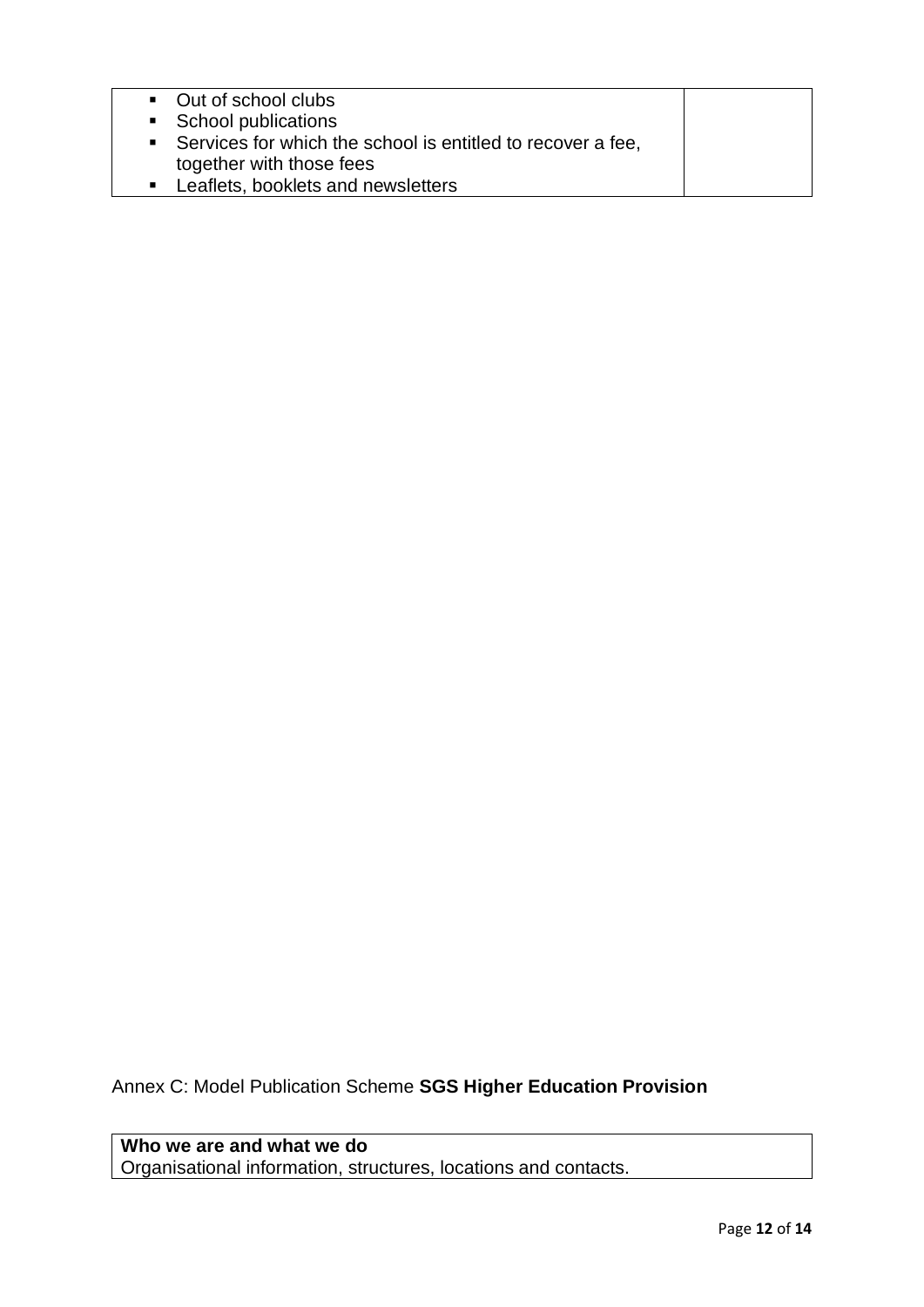| ٠                                                                                  | Legal framework and information about how the Higher                           |  |  |  |
|------------------------------------------------------------------------------------|--------------------------------------------------------------------------------|--|--|--|
|                                                                                    | Education offer is organised                                                   |  |  |  |
| ٠                                                                                  | Location and contact details                                                   |  |  |  |
| ш                                                                                  | Lists of and information relating to organisations which the                   |  |  |  |
|                                                                                    | College's Higher Education Faculty has responsibility for,                     |  |  |  |
|                                                                                    | those it works in partnership with, those it sponsors and                      |  |  |  |
|                                                                                    | companies wholly or partially owned by it.                                     |  |  |  |
|                                                                                    | <b>Student activities</b>                                                      |  |  |  |
|                                                                                    | What we spend and how we spend it                                              |  |  |  |
|                                                                                    | Financial information relating to projected and actual income and expenditure, |  |  |  |
|                                                                                    | procurement, contracts and financial audit.                                    |  |  |  |
| п                                                                                  | Funding / income                                                               |  |  |  |
| ٠                                                                                  | Financial statements, budgets and variance reports                             |  |  |  |
| ٠                                                                                  | Financial audit reports                                                        |  |  |  |
| Ξ                                                                                  | Capital programme                                                              |  |  |  |
| Ξ                                                                                  | Financial regulations and procedures                                           |  |  |  |
| п                                                                                  | Staff allowances and expenses                                                  |  |  |  |
| П                                                                                  | Staff pay and grading structures                                               |  |  |  |
| ٠                                                                                  | Register of suppliers                                                          |  |  |  |
| п                                                                                  | Procurement and tender procedures and reports                                  |  |  |  |
| ٠                                                                                  | Contracts                                                                      |  |  |  |
| П                                                                                  | Research funding                                                               |  |  |  |
|                                                                                    | What our priorities are and how we are doing                                   |  |  |  |
|                                                                                    | Strategies and plans, performance indicators, audits, inspections and reviews. |  |  |  |
| ٠                                                                                  | Annual report and Self-evaluation                                              |  |  |  |
| п                                                                                  | Corporate and business plans                                                   |  |  |  |
| ٠                                                                                  | Teaching and learning strategy                                                 |  |  |  |
| П                                                                                  | Academic quality and standards                                                 |  |  |  |
| П                                                                                  | Privacy impact assessments (in full or summary format)                         |  |  |  |
| ٠                                                                                  | External and internal audit; review information                                |  |  |  |
|                                                                                    |                                                                                |  |  |  |
| п<br>٠                                                                             | Corporate relations                                                            |  |  |  |
|                                                                                    | Government and regulatory reports                                              |  |  |  |
|                                                                                    | Higher Education compliance with its duties under the                          |  |  |  |
|                                                                                    | Equality Act 2010 and Widening Participation<br><b>How we make decisions</b>   |  |  |  |
|                                                                                    |                                                                                |  |  |  |
|                                                                                    | Decision making processes and records of decisions.                            |  |  |  |
| п                                                                                  | Agendas, officers' reports, background papers and minutes                      |  |  |  |
|                                                                                    | from governing body, Council / Senate, academic boards,                        |  |  |  |
|                                                                                    | steering groups and committees                                                 |  |  |  |
| П                                                                                  | Teaching and learning committee minutes                                        |  |  |  |
| ٠                                                                                  | Minutes of staff / student consultation meetings                               |  |  |  |
|                                                                                    | Appointment committees and procedures                                          |  |  |  |
| Our policies and procedures                                                        |                                                                                |  |  |  |
| Current written protocols, policies and procedures for delivering our services and |                                                                                |  |  |  |
| responsibilities.                                                                  |                                                                                |  |  |  |
| П                                                                                  | Policies and procedures for conducting Higher Education                        |  |  |  |
|                                                                                    | business                                                                       |  |  |  |
|                                                                                    | Procedures and policies relating to academic services                          |  |  |  |
| п                                                                                  | Procedures and policies relating to student services                           |  |  |  |
| п                                                                                  | Procedures and policies relating to human resources                            |  |  |  |
| п                                                                                  | Pay policy statement                                                           |  |  |  |